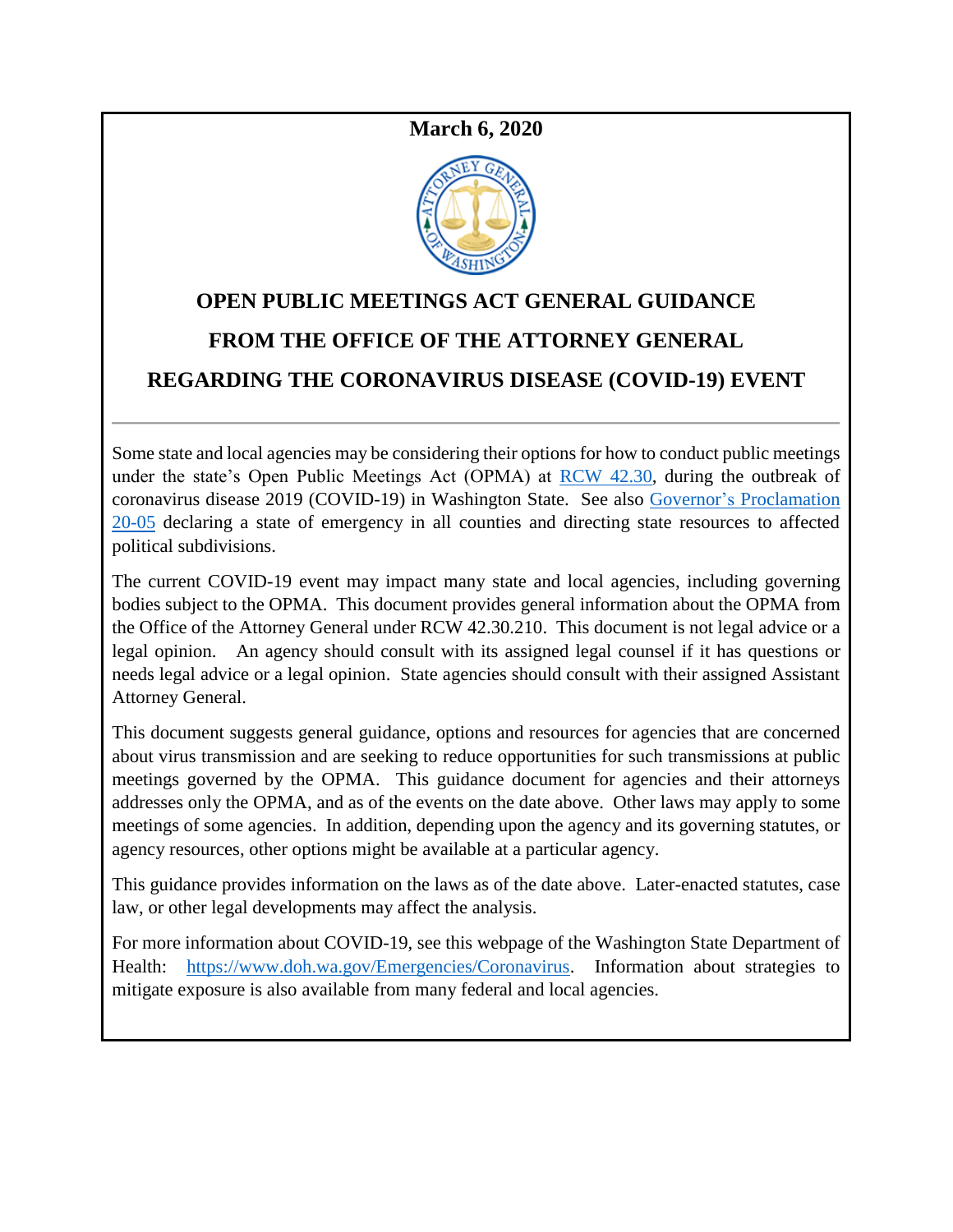**1. In light of this COVID-19 event, what questions should the agency be asking itself if it has concerns about virus transmission at a public meeting and before it proceeds with holding a current meeting or schedules a future meeting, when the meeting is required to be open to the public under the OPMA?**

We suggest that the agency should be considering at least the following:

- Does the governing body really need to hold the meeting at this time or are there matters that can wait or be set over to a future meeting?
- If so, can the meeting be cancelled or rescheduled? If an agency needs to cancel a regular meeting, it can wait until the next or a future regular meeting to conduct business (RCW 42.30.070, RCW 42.30.077), or it can schedule the items on the agenda of a future special meeting (RCW 42.30.080). (More details below.)
- If the governing body does need to meet, does it need to meet on all the agenda items? Could the number of agenda items be reduced so the governing body can make decisions only on the most urgent or time-sensitive or essential items, thus decreasing the time needed for the public meeting?
- If the governing body does need to meet to decide some matters, can it set up a conference call or other remote participation options for the members? (More details below.)
- If the governing body does need to meet to decide some matters, can it set up options (in addition to a meeting room location) where the public could choose to listen to the discussion such as via conference call or other remote alternatives, rather than attending a meeting in person? (More details below.)
- If there is information that could be distributed or made available in writing to the governing body and the public by agency staff and which does not need governing body action, can the staff provide that information without a discussion at a governing body's meeting? An example might be a staff briefing memo or an updated agency calendar of events.
- If the governing body accepts public comments at a meeting, can it strongly encourage written comments instead? (More details below.)

## **2. How does an agency reschedule or cancel a meeting under the OPMA?**

The OPMA does not use the word "cancel." Some OPMA procedures appear to apply or may apply to rescheduled meetings. The OPMA does not provide specific direction on how to cancel or reschedule a meeting due to a situation such as the COVID-19 event. However, there are times at which an agency governing body must cancel or reschedule a meeting. Here is some suggested guidance.

**Rescheduling ("Adjourning") a Meeting**. The OPMA uses the word "adjourn" in RCW 42.30.090, which, as this Municipal Research and Services Center article describes, "can be really understood as rescheduling a meeting." Robert Sepler, "Windstorms, Blizzards and More: What Can Be Done When Weather-Related Issues Cancel a Public Meeting,"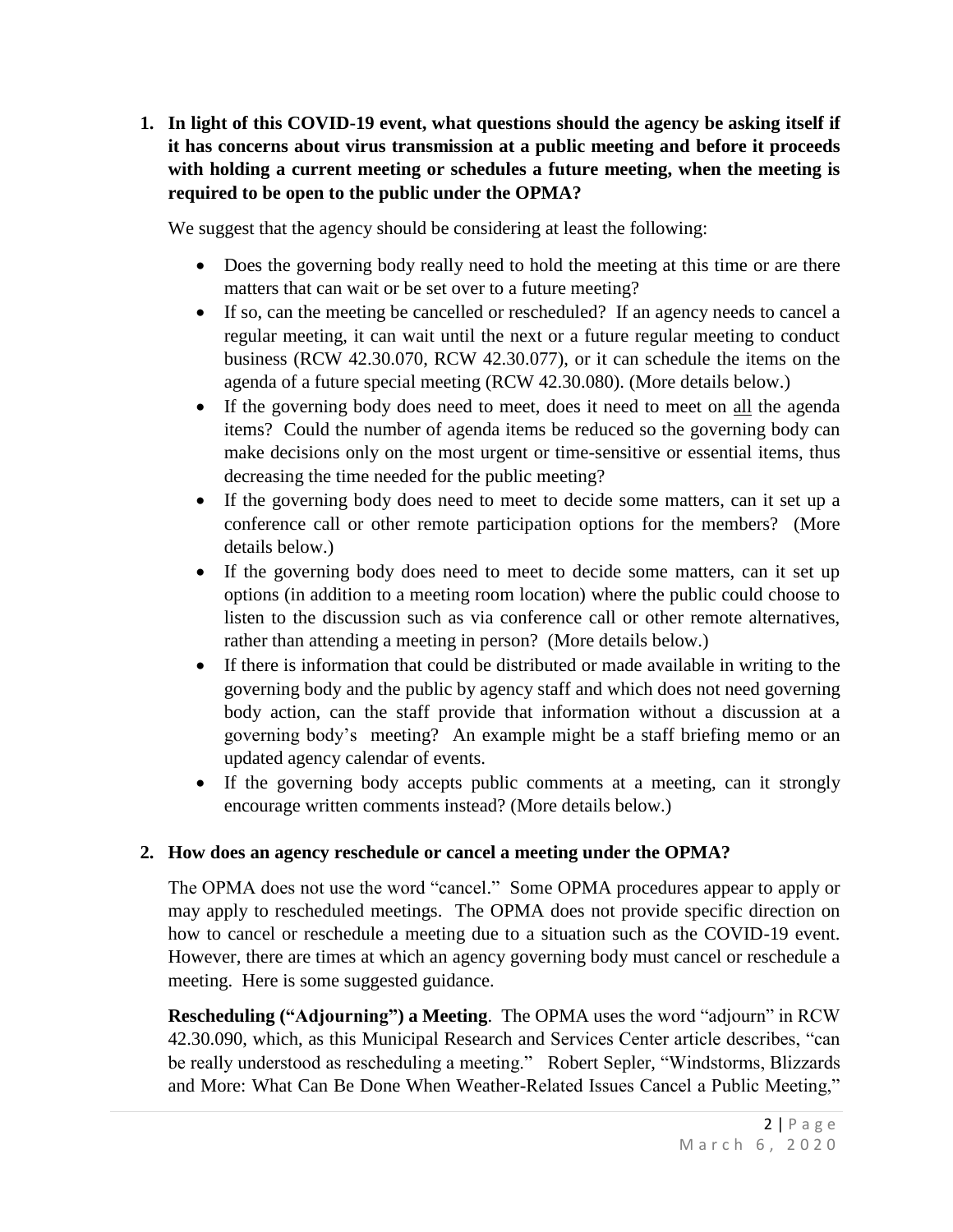Dec. 5, 2016, available at [http://mrsc.org/Home/Stay-Informed/MRSC-Insight/December-](http://mrsc.org/Home/Stay-Informed/MRSC-Insight/December-2016/When-Weather-Cancels-a-Public-Meeting.aspx)[2016/When-Weather-Cancels-a-Public-Meeting.aspx.](http://mrsc.org/Home/Stay-Informed/MRSC-Insight/December-2016/When-Weather-Cancels-a-Public-Meeting.aspx)

RCW 42.30.090 provides,

The governing body of a public agency may adjourn any regular, adjourned regular, special, or adjourned special meeting to a time and place specified in the order of adjournment. Less than a quorum may so adjourn from time to time. If all members are absent from any regular or adjourned regular meeting the clerk or secretary of the governing body may declare the meeting adjourned to a stated time and place. He or she shall cause a written notice of the adjournment to be given in the same manner as provided in RCW 42.30.080 for special meetings, unless such notice is waived as provided for special meetings. Whenever any meeting is adjourned a copy of the order or notice of adjournment shall be conspicuously posted immediately after the time of the adjournment on or near the door of the place where the regular, adjourned regular, special, or adjourned special meeting was held. When a regular or adjourned regular meeting is adjourned as provided in this section, the resulting adjourned regular meeting is a regular meeting for all purposes. When an order of adjournment of any meeting fails to state the hour at which the adjourned meeting is to be held, it shall be held at the hour specified for regular meetings by ordinance, resolution, bylaw, or other rule.

The MRSC article provides other suggestions on how to adjourn a meeting.

In addition, for state agencies that have filed a regular meeting schedule in the *Washington State Register* with the Code Reviser under RCW 42.30.075, that statute also provides, "Notice of any change from such meeting schedule shall be published in the state register for distribution at least twenty days prior to the rescheduled meeting date." *See also* [WAC](https://apps.leg.wa.gov/wac/default.aspx?cite=1-21-076)  [1-21-076.](https://apps.leg.wa.gov/wac/default.aspx?cite=1-21-076)

**Cancelling a Meeting**. The MRSC article also describes that while the OPMA does not require any specific procedure for canceling an upcoming meeting, the author recommends "providing notice of the cancellation to the public in the same manner that notice is given for a special meeting under RCW 42.30.080." It may be easier for an agency to simply cancel (rather than "adjourn" or reschedule) a meeting, and hold it later as a special meeting if the next appropriate date/time is not a regular meeting date/time.

**3. Many governing bodies typically hold in-person meetings with most or all governing body members in physical (in-person) attendance at the agency designated meeting office or other meeting room. On occasion, some members participate by conference call. Can all governing body members participate by conference call?**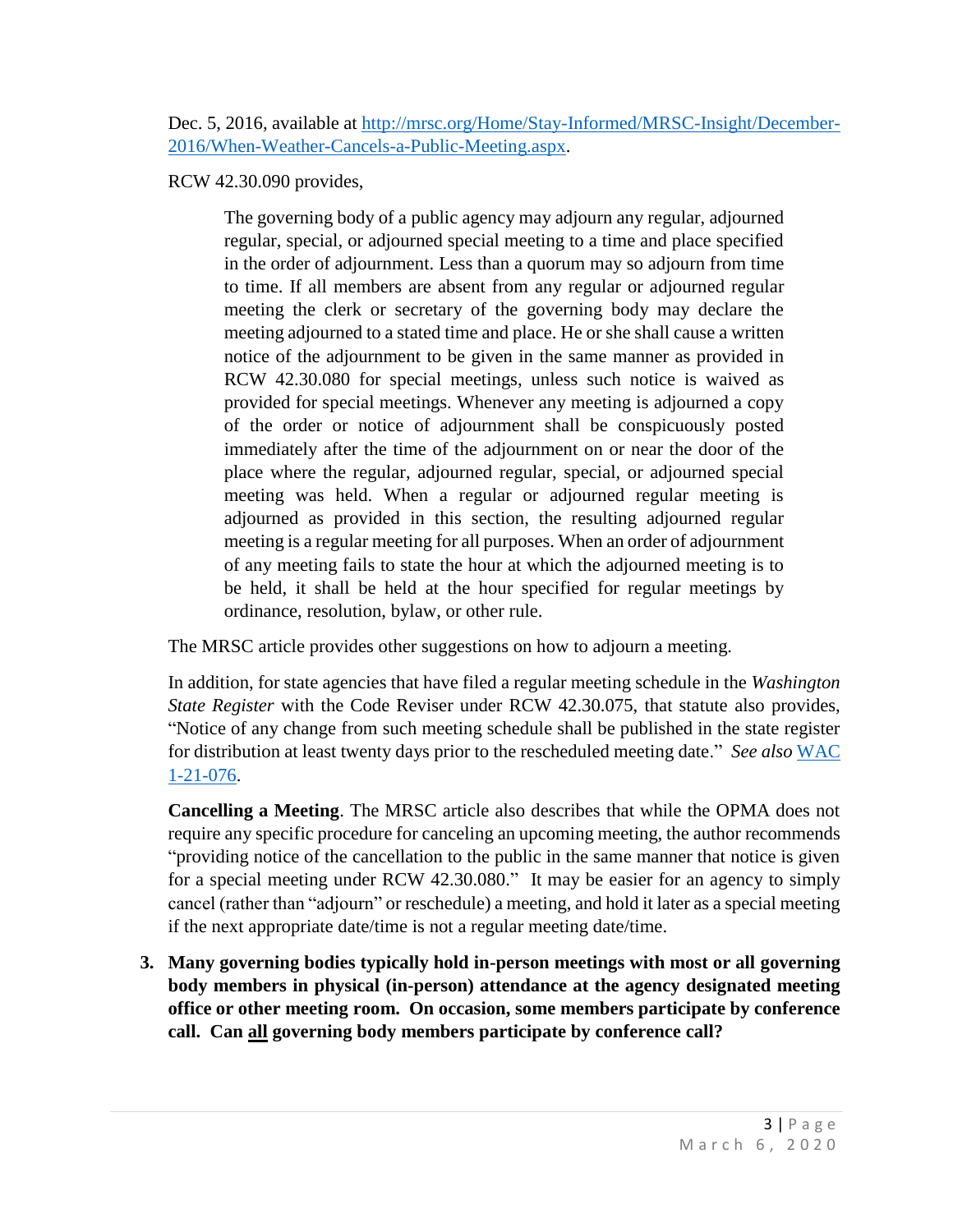Yes. All governing members can participate by phone. While not required by the OPMA, it may be a good idea to note on the agenda that the members are participating by phone.

If a governing body has a policy about when it will permit telephone participation by its members, it may need to review that policy.

# **4. If some or all of the governing body members are participating remotely by phone, how does the public attend the meeting to observe?**

The OPMA permits members of the public to attend governing body meetings. RCW 42.30.030. An agency cannot place conditions on attendance. RCW 42.30.040. When one or more governing body members participate remotely by phone, the agency needs to have a speakerphone available at an agency meeting location (agency office or other designated physical location) where the public can attend to listen to the discussion. [AGO](https://www.atg.wa.gov/ago-opinions/legislative-authority-combine-commission-salaries-elected-officials-another-agency-and)  [2017 No. 4.](https://www.atg.wa.gov/ago-opinions/legislative-authority-combine-commission-salaries-elected-officials-another-agency-and)

While a speakerphone and a meeting physical location are needed, the agency can look at options for additional means for the public to attend to observe, such as through phone callin numbers the public can use, or real time streaming of the meeting online, or GoToMeeting, or similar remote means for the public to listen to the discussion.

If an agency has these additional means for the public to observe remotely (via phone, online, or otherwise), we suggest the agency provide public notice of that on the agenda, listing the details. It should also provide public notice of those options through other means, particularly if this is a new meeting process at the agency. Those public notices could be made, for example, on the agency's website, via email to stakeholders, social media postings, news releases, or other relevant or available means.

On those notices, the agency can also strongly encourage members of the public to use those alternate means of attending the meeting, rather than attending in person, given the current situation. The agency can also post that information (about how to attend remotely) at the physical location of the meeting where the speakerphone is set up.

However, under the OPMA, an agency cannot prohibit a member of the public from attending in person at the agency location where the speakerphone is set up, even if all governing body members are participating remotely.

## **5. What about public comment? How does an agency accomplish that remotely?**

The OPMA does not require public comment. If an agency typically permits or wishes to permit public comment, it could consider accepting only written comments for the time being. An agency should consult with its assigned attorney if it is required through other laws outside the OPMA to accept public comment, and to determine if written comments are sufficient.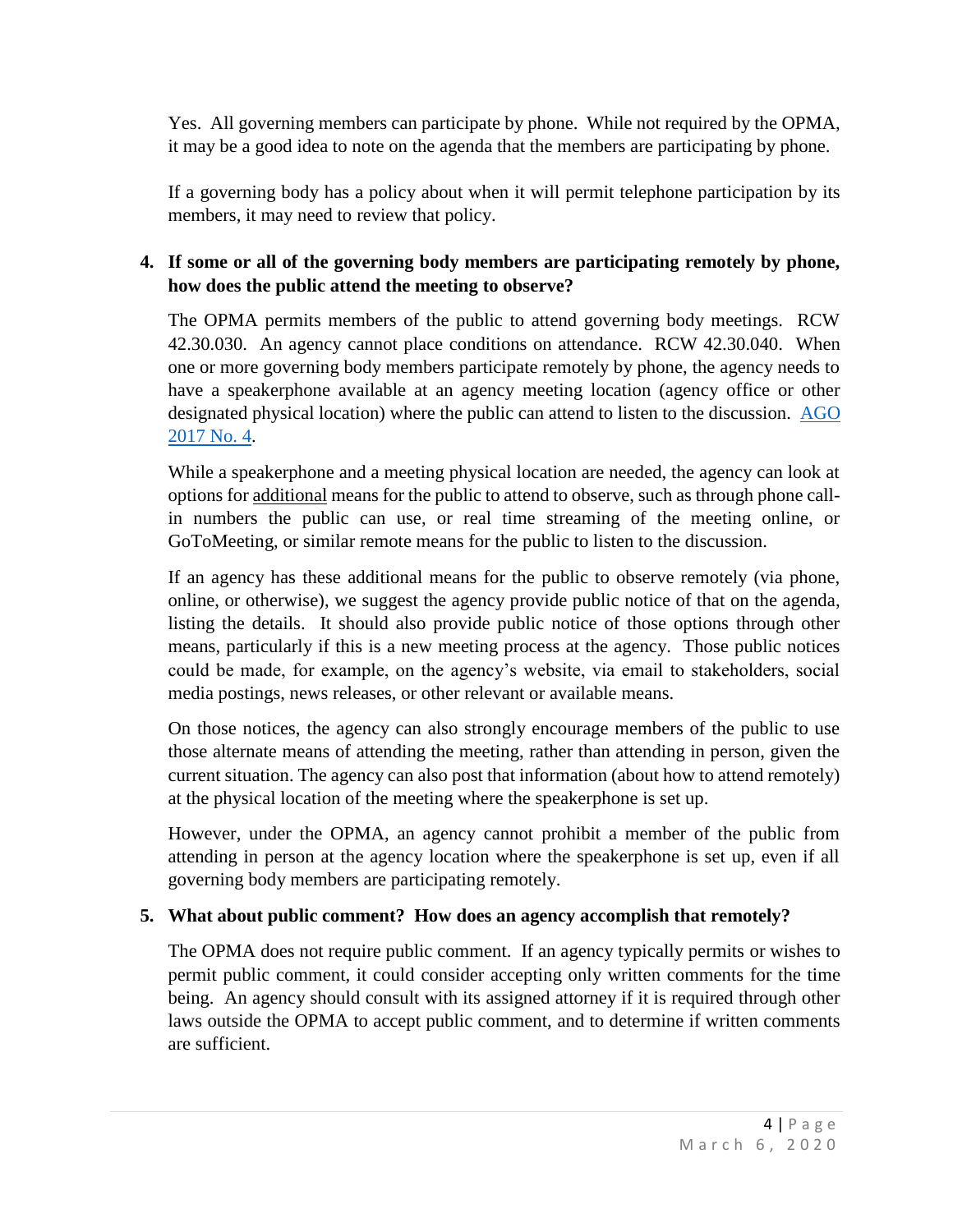If an agency does wish to solicit and accept written comments from the public, it should also provide information on how to do that in its public meeting notices.

#### **6. Could the governing body remotely "meet" via an exchange of texts or emails, and then later make those records available to the public?**

No. While those records would be public records, when a quorum collectively meets to conduct official agency business ("action") it must do so in a public meeting where the public can attend, not by email or text. *See* RCW 42.30.010; RCW 42.30.030; *Wood v. Battle Ground School District*, 107 Wn. App. 550, 27 P.3d 1208 (2001); *see also* RCW 42.30.060(2) (no secret ballots).

#### **7. Doesn't the OPMA have other meeting procedures when there is an emergency that, in effect, suspend some of these requirements?**

Yes, but those procedures are limited and they do not apply to all emergencies and may not apply to all governing bodies. What may be an emergency for one governing body that needs take expedited action in its jurisdiction (for example, perhaps a particular a health board) may not qualify as an emergency for a different governing body that is not required to take expedited action to meet or deal with the emergency (for example, perhaps a particular planning commission). The analysis will depend upon the law, the facts, and the authority of the particular governing body.

**Regular Meetings**. Specifically, the OPMA regular meeting statute at RCW 42.30.070 allows for an emergency meeting as follows:

- If, by reason of fire, flood, earthquake, or other emergency,
- there is a *need*
- *for expedited action*
- *by a governing body*
- *to meet the emergency*,
- the presiding officer of the governing body may provide for a meeting *site* other than the regular meeting site
- and the *notice* requirements of this chapter shall be suspended during such emergency.

(Emphasis added).

The fact that there is an emergency in the city or state (including one that has been declared by another agency), and which may impact the governing body in some way, may or may not mean there is a "need" for "expedited action" by that governing body itself to "meet the emergency." As noted, the analysis would depend upon the facts and the authority of the governing body. Recall that an agency often has other choices, such as cancelling or rescheduling a meeting, or providing remote participation supplemental alternatives, if it determines that it wants to reduce opportunities for virus transmission at public meetings. Note that while the "meeting site" of a regular meeting may be changed, the same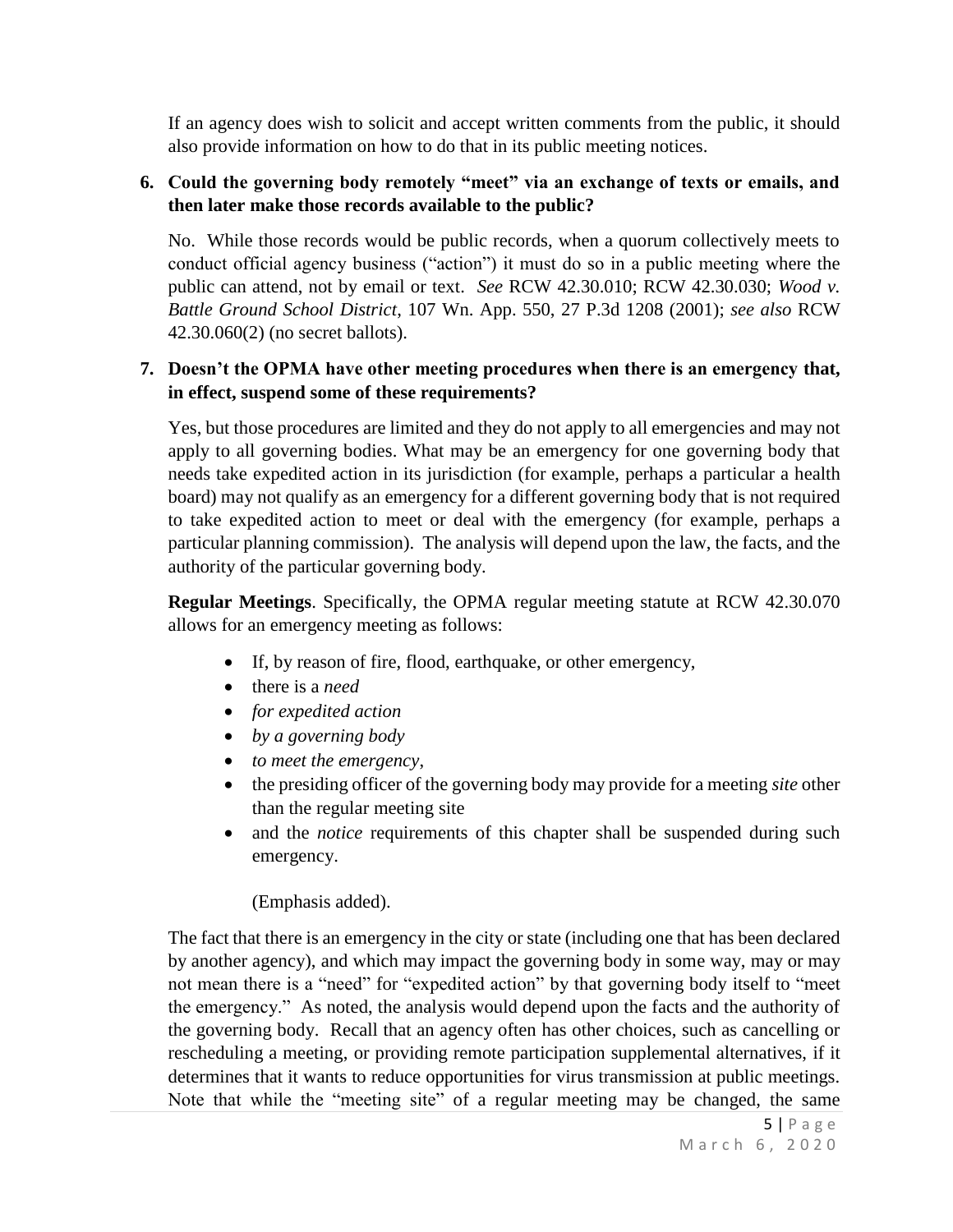procedures apply for having a speakerphone available if some governing body members are attending remotely. Currently, that speakerphone arrangement should not be an issue as many if not most agency staff and officials have cell phones and most cell phones have a speaker capability.

**Special Meetings**. Somewhat similarly, the special meeting statute at 42.30.080 provides that:

- The *notices* provided in this section may be dispensed with
- in the event a special meeting is called
- *to deal with*
- *an emergency* involving injury or damage to persons or property or the likelihood of such injury or damage,
- *when* time requirements of such *notice*
- would make notice impractical *and*
- increase the likelihood of such injury or damage.

(Emphasis added).

As with the regular meeting analysis, the fact that there is an emergency including one declared by some other agency may or may not mean the governing body has to "deal with" an emergency that involves injury or damage to persons or property or the likelihood of that, and that the usual notice procedures impede its ability to do that. Again, an agency may have options such as rescheduling or canceling a meeting, or providing remote supplemental participation alternatives. Moreover, again, any conclusions would be dependent upon the law, the facts and the authority of the governing body. Note that this statute concerns only the notices, and not a change in locations.

**Court Decisions**. While there is little case law on emergency meetings, the appellate courts have on two occasions looked at whether a situation is an emergency for a particular governing body.

In *Mead Sch. Dist. No. 354 v. Mead Educ. Ass'n*, 85 Wn.2d. 140, 530 P.2d 302 (1975), for example, the court held that the type of emergency contemplated by RCW 42.30.070 and RCW 42.30.080 to justify a meeting of a particular governing body without having to comply with the OPMA is a "severe one" that "involves or threatens physical damage" and requires urgent or immediate action by the governing body. In that case, a teachers' strike did not justify an "emergency" meeting by the school board, under RCW 42.30.080. The court described:

The context and history of RCW 42.30.080 indicate that the "emergency" it contemplates is a severe one. The term is used in the parallel provision of RCW 42.30.070, which permits notice of scheduled meetings to be dispensed with in case of "fire, flood, earthquake, or other emergency . . ." The reference in RCW 42.30.080 is similar. Its emergency exception was